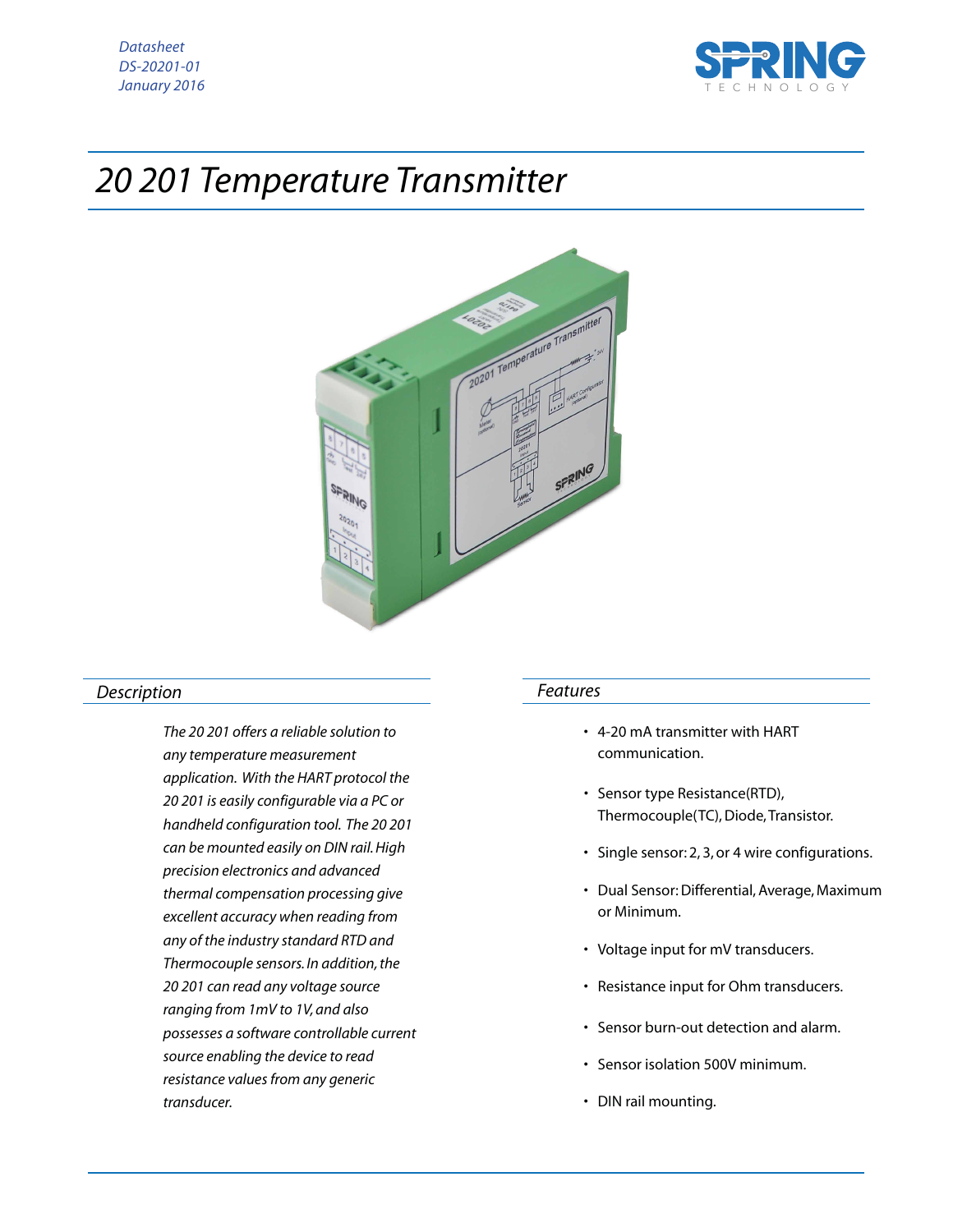

The purpose of this document is assist with the setup, installation, operation and maintenance of the 20 201 as well as providing technical specifications and basic data, for further information about this product can be found at www.springres.com

## *Table of Contents*

| 1 - General information       | 02 |
|-------------------------------|----|
| 2 - Mounting & Electrical     | 03 |
| 3 - Eletric Wiring            | 03 |
| 4 - Functional Specifications | 04 |
| 5 - Performance Specification | 05 |
| 6 - Physical Specification    | 05 |
| 7 - Hardware Configuration    | 06 |
| 7.1 - Current Loop Terminals  | 06 |
| 7.2 - Sensor Side Terminals   | 07 |
| 8 - Software Configuration    | 08 |
| 9 - Sensor Selection          | 09 |
| 10 - Mechanical Dimensions    |    |

#### *1 General Information*

The 20 201 is designed to measure process temperature using sensors type RTD's, thermocouples, resistance or mV input, and transmit the signal via a 4-20mA current loop . The 20 201 can be mounted on DIN rail. The 20 201 meets HART Foundation physical layer requirements to be programable via standard HART configurators.

The overall accuracy of the 20 201 temperature transmitter depends on proper installation. Direct exposure to heat sources must be avoided because it will cause temperature differences in the electronic circuits making the electronic compensation ineffective. If high temperature environment is unavoidable we recommend the use of cooling necks, or installation of the transmitter as far as possible of the source or in the shade of the heat source. Ultimately the maximum surrounding temperature of 75C must be assured at any circumstance.

Special care must be taken around the terminals of the 20 201, these external elements are directly exposed to humidity, vibration or chemical exposures, under this situation we recommend the use a thin layer of general purpose electrical silicone sealant into the terminals and exposed conductors to minimize effects. Most applications of the 20 201 should not require this extra care.

Sensor cable should be as short as possible, although the 20 201 will provide error compensation algorithm for 3 or 4 wires RTD one must consider possible noise injection on the sensor cable yielding measurement error. Same can be observed with thermocouples. As a rule sensor wires must be kept as short as possible and possibly use of shielded wires with ground as close as possible to the 20 201.

For long distances from sensor to transmitter it is recommended to use for the sensors compensation cable.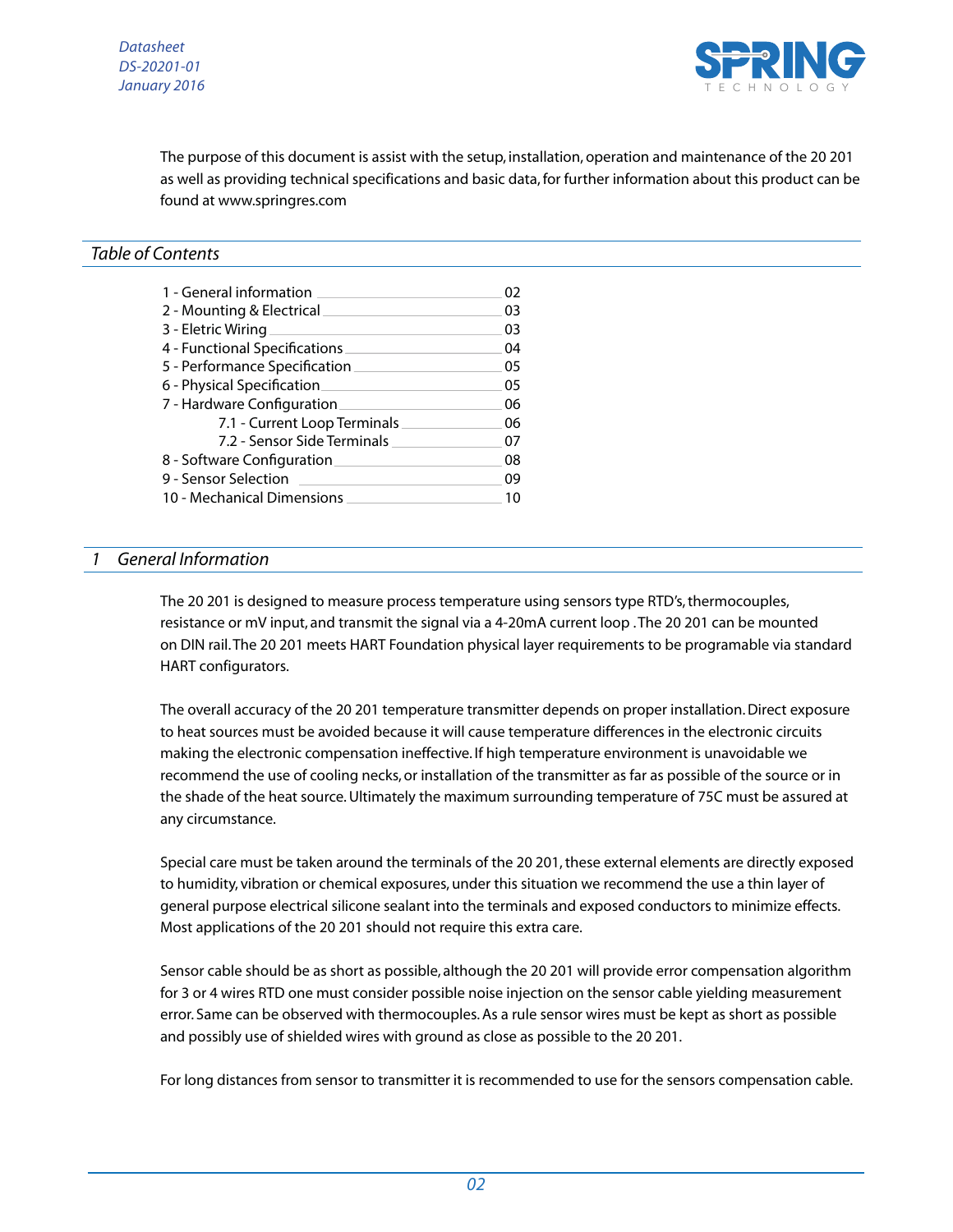

## *2 Mounting & Electrical*

The 20 201 is mechanically designed to mount straight on DIN standard rail, on wall into panel. Proper RFI shielding the basis of installation should be connected to the ground base of the nearby installation.

The terminals connections are on top of the 20 201 serving the 4-20mA current loop and the sensor circuitry. The 20 201 can be configured by HART protocol and the loop current is electrically isolated from the sensor side.

## *3 Electric Wiring*

Figure 3.1 and the table below describe the electrical designators of the 20 201 terminals.

| Pin#          | <b>Designator</b>                                 |
|---------------|---------------------------------------------------|
|               | Sensor Terminal                                   |
| $\mathcal{P}$ | Sensor Terminal                                   |
| 3             | Sensor Terminal                                   |
| 4             | Sensor Terminal                                   |
| 5             | 24 VDC HART Comm. (non-polarized)                 |
| 6             | 24 VDC - HART Comm. / Test Current non-polarized) |
| 7             | Test Current (non-polarized)                      |
| 8             | Ground                                            |









Average in either RTD or Ohm input

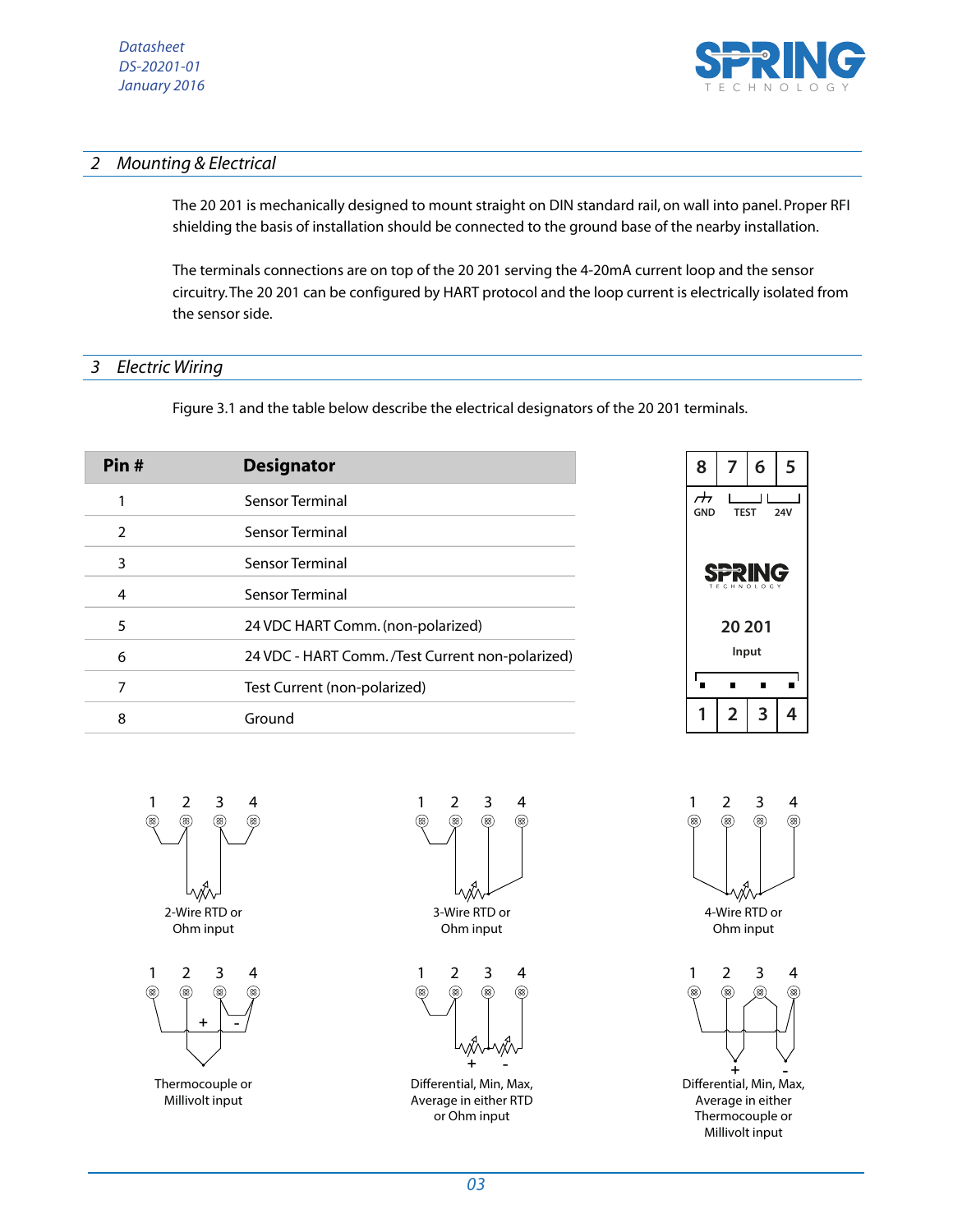## *Datasheet DS-20201-01 January 2016*



# *4 Functional Specifications*

- $\frac{1}{2}$  Figure 4.1 pins 1, 2, 3, 4 • Inputs:
- Figure 4.1 pins 5, 6 4-20 mA plus HART Protocol Version 5.1 • Output Signal:
- Power Supply: 12 to 45 Vdc *•*
- Load Limitation: \_\_\_\_\_\_\_\_\_\_See diagram



- Zero and Span Adjustment: Non interactive, via HART Communicator or factory adjusted. *•*
- Operating Temperature: -40C ≤ Ta ≤ +75C *•*
- Storage Temperature: \_\_\_\_\_\_\_\_\_\_\_\_\_\_\_\_\_\_\_\_\_\_\_\_-40C ≤ Ta ≤ 90C *•*
- Loss of Input (Burnout)/Failure Alarm: \_\_\_\_\_ output programable to 3.6 or to 21.0 mA. *•*
- Humidity Limits: 10 to 100% RH *•*
- Turn-on Time: <u>about 10 seconds</u>. *•*
- Update Time: about 0.5 second. *•*
- Damping: 0.5 to 32 seconds. *•*
- **CONFIGURAT COMMUNICATOR:** via HART Communicator. *•*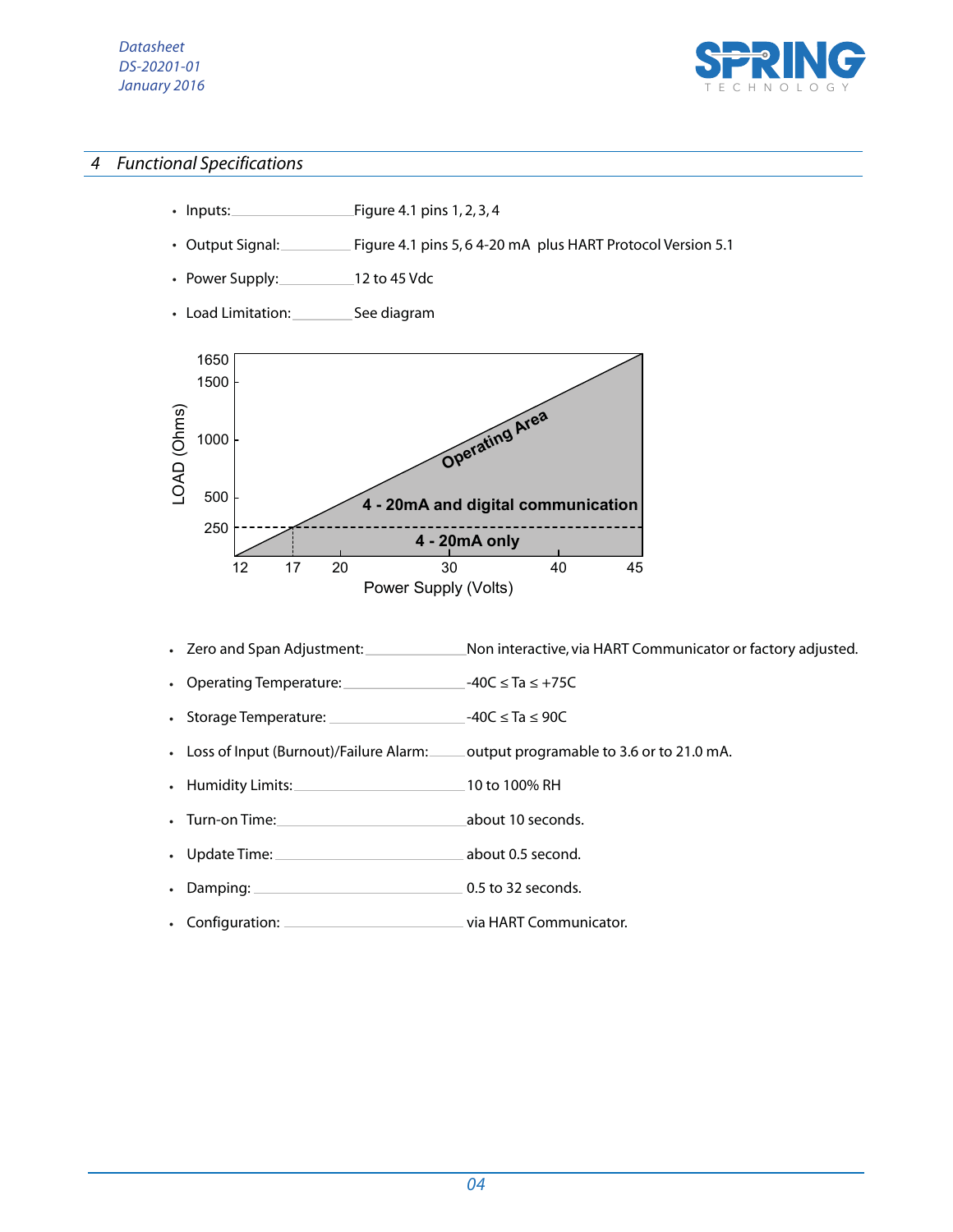

# *5 Performance Specifications*

|                                                                                                                                                | <b>Accuracy</b>                       |                                                                                           |                             |  |
|------------------------------------------------------------------------------------------------------------------------------------------------|---------------------------------------|-------------------------------------------------------------------------------------------|-----------------------------|--|
|                                                                                                                                                | See the tables below                  |                                                                                           |                             |  |
|                                                                                                                                                | <b>Ambient Temperature Effect:</b>    | for evert 10C variation:                                                                  |                             |  |
|                                                                                                                                                | $\bullet$                             | mV (-622 mV), TC (NBS: B, R, S, T): ±0.03% or 0.002 mV whichever is greater.              |                             |  |
|                                                                                                                                                | $\bullet$                             | mV (-10100 mV), TC (NBS: E, J, K, N; DIN: (L, U): ±0.03% or 0.01 mV whichever is greater. |                             |  |
|                                                                                                                                                | ٠                                     | mV (-50500 mV): ±0.03% or 0.05 mV whichever is greater.                                   |                             |  |
|                                                                                                                                                |                                       | Ohms (0100 Ohms), RTD (GE: Cu10): ±0.03%.                                                 |                             |  |
| Ohms (0400 Ohms), RTD (DIN: Ni: 120; IEC: Pt50, Pt100; JIS: Pt50, Pt100): ±0.03%.<br>Ohms (02000 Ohms), RTD (IEC: Pt500; Pt1000): ±0.03%.<br>٠ |                                       |                                                                                           |                             |  |
|                                                                                                                                                |                                       |                                                                                           | <b>Power Supply Effect:</b> |  |
|                                                                                                                                                | <b>Vibration Effect:</b>              | Meets SAMA PMC 31.1                                                                       |                             |  |
|                                                                                                                                                | <b>Electro-Magnetic Interference:</b> | Designed to comply with IEC 801                                                           |                             |  |
|                                                                                                                                                | 6 Physical Specifications             |                                                                                           |                             |  |
|                                                                                                                                                | <b>Electrical Connection:</b>         | conductors up to 2.5mm2 (12 AWG)                                                          |                             |  |
|                                                                                                                                                | <b>Mounting:</b>                      | Industry standard DIN rail.                                                               |                             |  |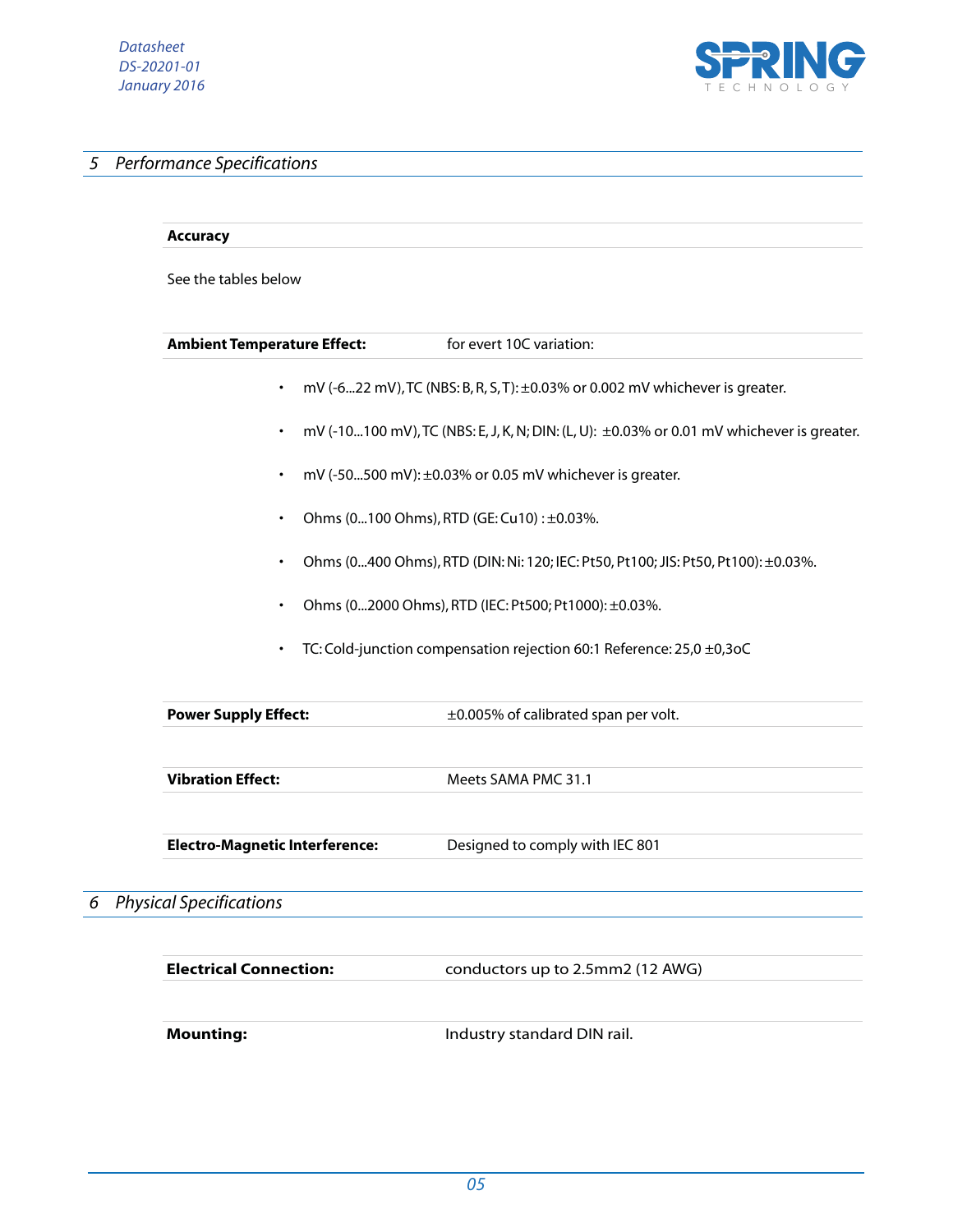

# *7 Hardware Configuration*

The temperature transmitter 20 201 is composed of a modern 16 bit microprocessor, RAM for volatile data, EEPROM for parameters, FlashRAM for firmware, HART interface, isolated 16 bits multi channel A/D converter. The configuration capability of the 20 201 is flexible enabling solution for several types of sensors such as thermocouples, RTD, mV, table look-up, ambient temperature compensation, sensor diagnosis, and options within the HART specifications for temperature devices.

The hardware configuration for the 20 201 can be divided into 2 blocks, the current loop connecting to the power supply and control room equipments; and the sensor side connecting to a variety of temperature sensors available in the market.

#### **7.1 Current Loop Terminals**

The 20 201 has 2 input terminals connected to internal the 4/20mA current sink and HART protocol modulator, allowing a single instrument per signal line, or up to 15 instruments per signal line in a multidrop line, physical connection are illustrated by Fig. 7.1.1 and 7.1.2 respectively.



*Fig. 7.1.1 – Wiring Diagram of 20 201 connected to (optional) HART Configurator.*



*Fig. 7.1.2 – Wiring Diagram of 20 201 in Multidrop line ( or any other HART instrument )*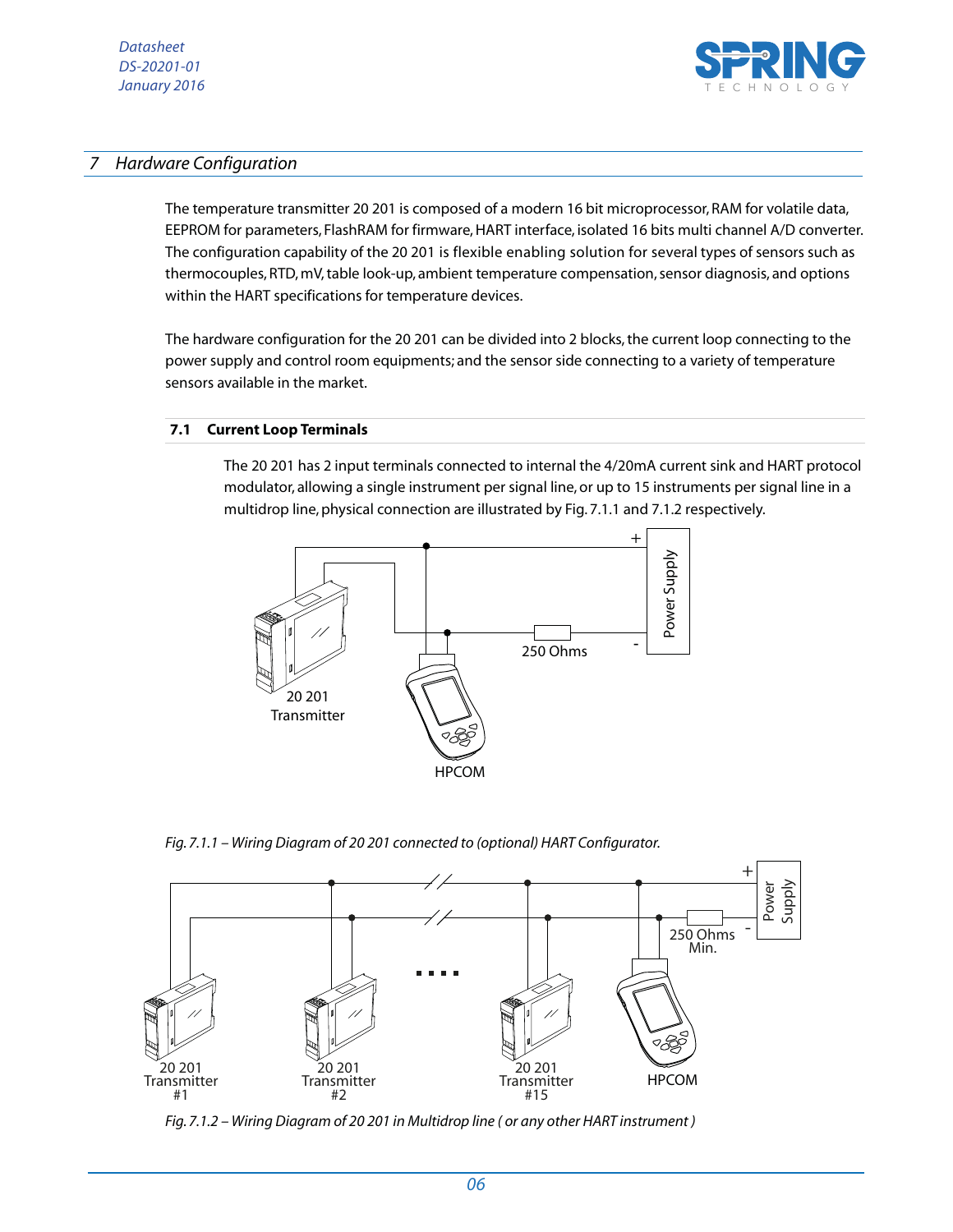## *Datasheet DS-20201-01 January 2016*



## **7.2 Sensor Side Terminals**

The 20 201 has 4 analog inputs connected to an internal 16 bits A/D converter designed to enable usage of multiple sensor types such as Voltage, Resistance and Current, these inputs are electrical isolated from the loop terminals eliminating ground loop problems between the loop supply and the external sensor connected to the terminals. (Software configuration techniques for each mode will be addressed later on.)

Figure 7.2.1 show connection diagrams for each sensor type.

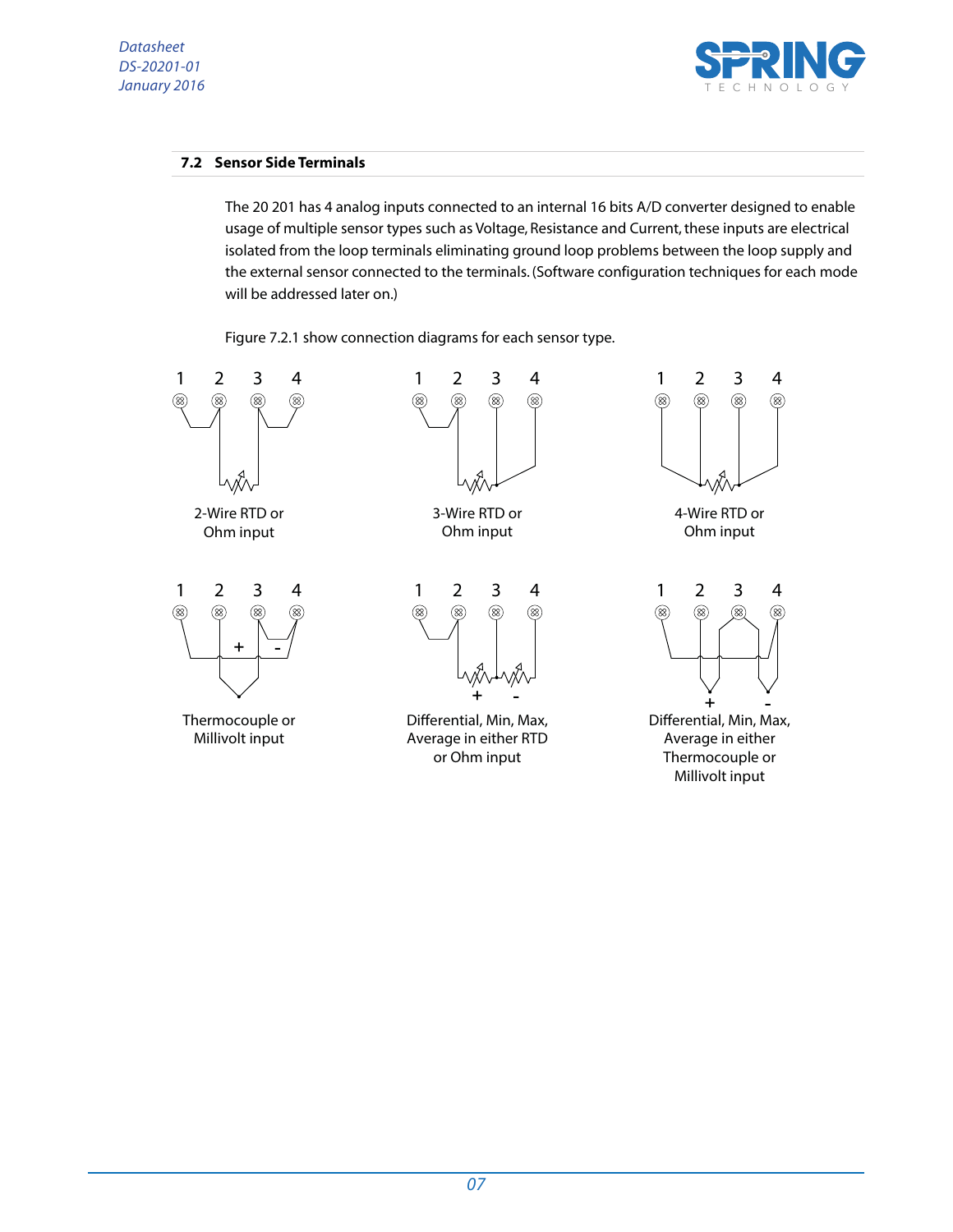

# *8 Software Configuration*

The 20 201 Temperature Transmitter allows over 32 different types of sensor configuration, each sensor has its own characterization method plus ambient temperature compensation. This device must also provide functional compatibility with the HART specification for temperature class, and some more proprietary configuration functions. (Although our focus is about our Transmitter 20 201 as a temperature device, it can also be configured for measurement of other transducers such as pressure, position, level, etc)

All these features demand a configuration tool able to retrieve all information from the EEPROM of the 20 201, modify and send it back without causing process disruption. For this important task we suggest the use Springfield HART communicators such as HART Pocket Configurator (HPC), or HART Tablet Configurator (HTC), or our HART LapTop Configurator (HLC).

The software configuration for the 20 201 can be divided into 2 blocks, the current loop configuration to interface with HART protocol for temperature class; and the sensor configuration to interface with variety of temperature sensors available in the market.

Figure 8.1 below show the configuration folders of the 20 201 internal functions followed by a brief explanation of each folder, further information is available within our HART Configuration tools.



- **Info -** Information folder: Tag, Descriptor, Message, Date and Unique ID.
- **Conf -** Configuration folder: Sensor Type, Burn out, .
- **Maint** Maintenance folder: Loop tests, reset, counters, password, ordering codes.
- **Sensor -** Sensor folder: sensor type, connection mode.
- **Monit** Monitor function: data logger for dynamic variables within the 20 201.
- **Range -** Range folder: Lower Range Value (LRL), Upper Range Value (URL), Unit, Damping.
- **Trim -** Trim function: for calibration of the 4-20mA output and linearity.
- **Alarm -** Alarm folder: for configuring up to 3 alarm function and value.
- **Factory** Factory folder: Proprietary information and factory calibration.
- **HART -** HART folder: for set-up instrument address and network operating mode.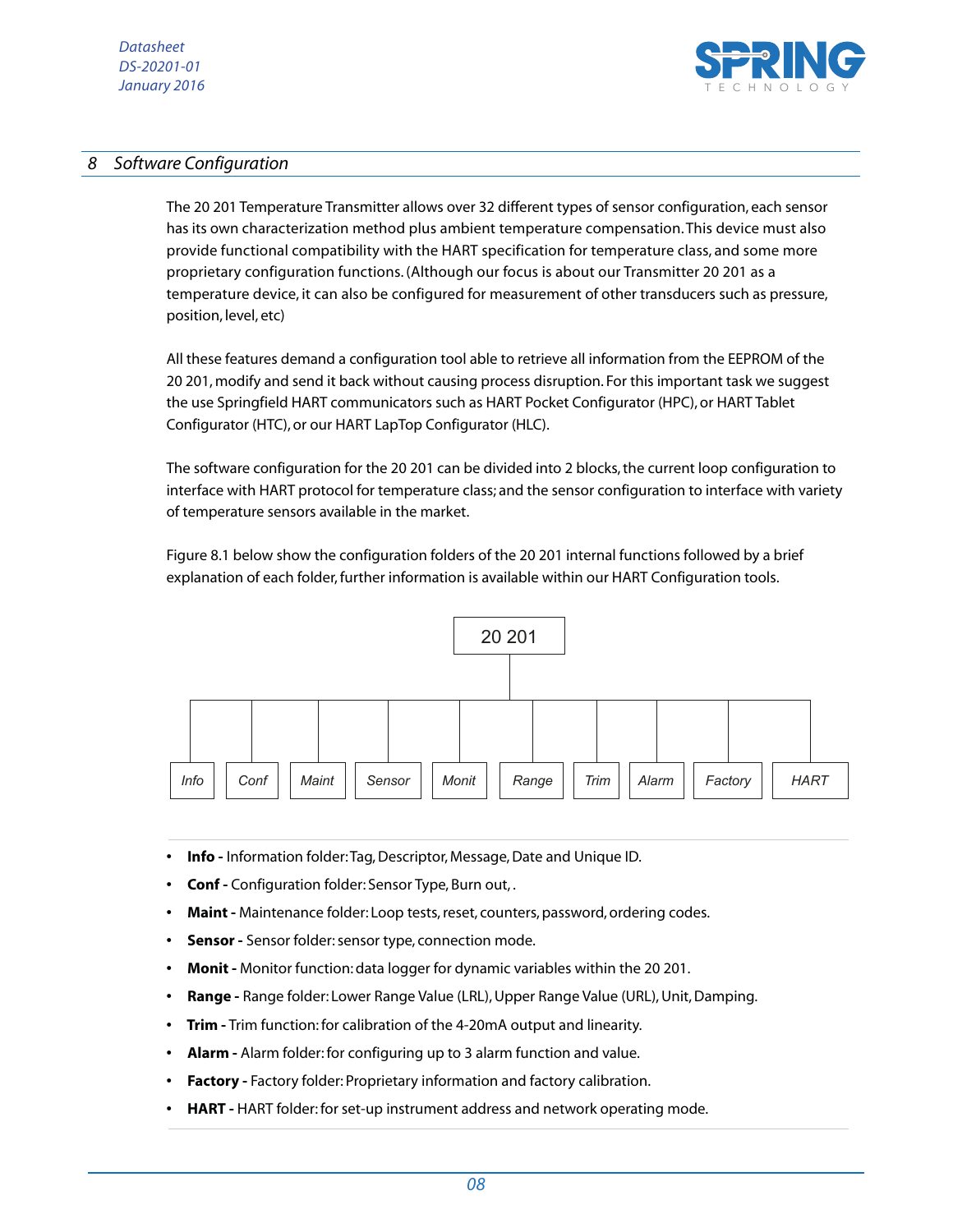

# *9 Sensor selection:*

At the sensor folder the 20 201 inputs can be configured to handle many temperature sensor types and best connection methods. There are supports for resistance sensors (RTD), voltage sensors (thermocouples), resistance transducers or mV transducers. These sensors can also be configured as single, differential, average, maximum and minimum. The available software configurations, ranges and accuracies are listed below in tables 9.1, 9.2 and 9.3.

The 20 201 has built-in ambient temperature sensor very close to the sensor terminals, this reading can be configured for Cold Junction compensation, accuracy to +/-2C.

|                                |                   |                 | 2, 3 OR 4 WIRES |                                 |                                   |                    | <b>DIFFERENTIAL</b> |                                  |                                   |
|--------------------------------|-------------------|-----------------|-----------------|---------------------------------|-----------------------------------|--------------------|---------------------|----------------------------------|-----------------------------------|
| <b>SENSOR</b>                  | <b>TYPE</b>       | <b>RANGE .C</b> | <b>RANGE</b> ·F | <b>MINIMUM</b><br><b>SPAN C</b> | ∘C DIGITAL<br><b>ACCURAC</b><br>Υ | <b>RANGE .C</b>    | <b>RANGE</b> ·F     | <b>MINIMUM</b><br><b>SPAN</b> .C | ∘C DIGITAL<br><b>ACCURAC</b><br>Y |
| <b>RTD</b>                     | Cu10 GE           | $-2$ to $250$   | $-4482F$        | 50                              | ±1.0                              | -270 to 270        | -486 to 486         | 50                               | ±2.0                              |
|                                | <b>Ni120 DIN</b>  | -50 to 270      | $-58$ to $518$  | 5                               | ±0.1                              | -320 to 320        | -576 to 576         | 5                                | ±0.5                              |
|                                | Pt50 IEC          | -200 to 850     | -328 to 1562    | 10                              | ±0.2                              | $-1050$ to<br>1050 | $-1890$ to<br>1890  | 10                               | ±1.0                              |
|                                | <b>Pt100 IEC</b>  | $-200$ to 850   | -328 to 1562    | 10                              | ±0.2                              | $-1050$ to<br>1050 | $-1890$ to<br>1890  | 10                               | ±1.0                              |
|                                | <b>Pt500 IEC</b>  | -200 to 450     | -328 to 842     | 10                              | ±0.2                              | <b>NA</b>          | <b>NA</b>           | <b>NA</b>                        | <b>NA</b>                         |
|                                | Pt50 JIS          | -200 to 600     | -328 to 1112    | 10                              | ±0.25                             | -800 to 800        | $-1440$ to<br>1440  | 10                               | ±1.0                              |
|                                | <b>Pt100 JIS</b>  | -200 to 600     | -328 to 1112    | 10                              | ±0.25                             | -800 to 800        | $-1440$ to<br>1440  | 10                               | ±1.5                              |
|                                | <b>Pt1000 IEC</b> | -200 to 300     | -328 to 572     | 10                              | ±0.25                             | -500 to 500        | -868 to 500         | 10                               | ±1.5                              |
| <b>THERMO</b><br><b>COUPLE</b> | B NBS             | +100 to 1800    | 212 to 3272     | 50                              | $±0.5***$                         | $-1700$ to<br>1700 | $-3060$ to<br>3060  | 60                               | $±1.0**$                          |
|                                | E NBS             | -100 to 1000    | -148 to 1832    | 20                              | ±0.2                              | $-1100$ to<br>1100 | $-1980$ to<br>1980  | 20                               | ±1.0                              |
|                                | J NBS             | -150 to 750     | -238 to 1382    | 30                              | ±0.3                              | -900 to 900        | $-1620$ to<br>1620  | 30                               | ±0.6                              |
|                                | K NBS             | -200 to 1350    | -328 to 2462    | 60                              | ±0.6                              | $-1550$ to<br>1550 | $-2790$ to<br>2790  | 60                               | ±1.2                              |
|                                | N NBS             | -100 to 1300    | -148 to 2372    | 50                              | ±0.5                              | $-1400$ to<br>1400 | $-2520$ to<br>2520  | 50                               | ±1.0                              |
|                                | R NBS             | 0 to 1750       | 32 to 3182      | 40                              | ±0.4                              | $-1750$ to<br>1750 | $-3150$ to<br>3150  | 40                               | ±2.0                              |
|                                | S NBS             | 0 to 1750       | 32 to 3182      | 40                              | ±0.4                              | $-1750$ to<br>1750 | $-3150$ to<br>3150  | 40                               | ±2.0                              |
|                                | T NBS             | -200 to 400     | -328 to 752     | 15                              | ±0.15                             | -600 to 600        | $-1080$ to<br>1080  | 15                               | ±0.8                              |
|                                | L DIN             | -200 to 900     | -328 to 1652    | 35                              | ±0.35                             | $-1100$ to<br>1100 | $-1980$ to<br>1980  | 35                               | ±0.7                              |
|                                | U DIN             | $-200$ to 600   | -328 to 1112    | 50                              | ±0.5                              | $-800$ to $800$    | -1440 to<br>1440    | 50                               | ±2.5                              |
|                                | K DIN-IEC         | -200 to 1350    | -328 to 2462    | 60                              | ±0.6                              | $-1550$ to<br>1550 | $-2758$ to<br>2822  | 60                               | ±1.2                              |
|                                | S DIN-IEC         | 0 to 1750       | 32 to 3182      | 40                              | ±0.4                              | $-1750$ to<br>1750 | $-3118$ to<br>3182  | 40                               | ±2.0                              |

*Table 9.1: Sensor configuration, ranges and accuracies for temperature sensors.*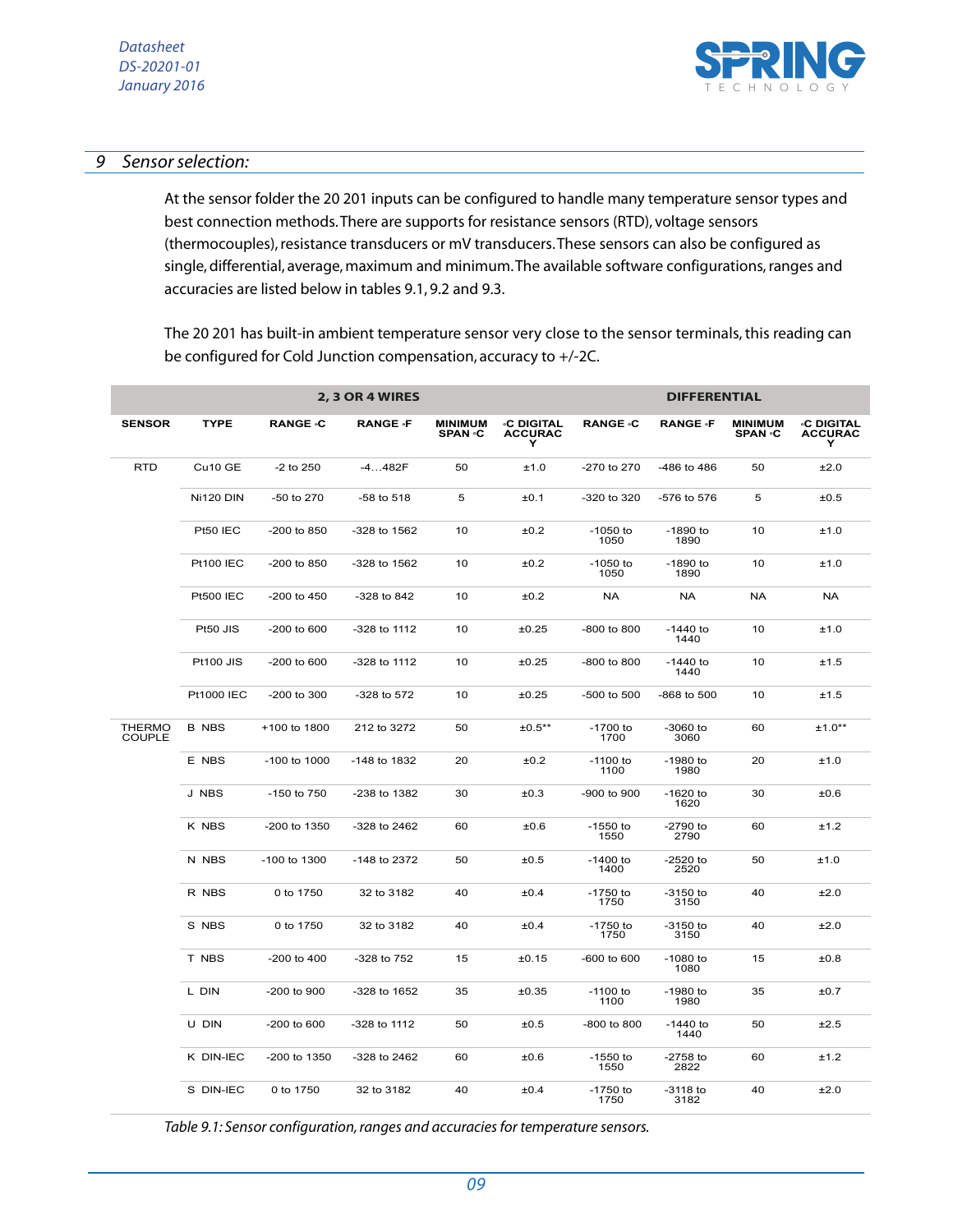

| <b>SENSOR</b> | <b>RANGE OHM</b> | <b>MINIMU M SPAN mV</b> | DIGITAL * ACCURACY %     |
|---------------|------------------|-------------------------|--------------------------|
| Special       | 0 to $2000$      | 20                      | $+0.02\%$ or $+0.20$ Ohm |
| <b>OHM</b>    | 0 to $100$       | 1                       | $+0.02\%$ or $+0.01$ Ohm |
|               | 0 to $400$       | 4                       | $+0.02\%$ or $+0.04$ Ohm |
|               | 0 to $2000$      | 20                      | $+0.02\%$ or $+0.20$ Ohm |
| OHM DIF       | $-100$ to $100$  | 1                       | $+0.08\%$ or $+0.04$ Ohm |
|               | $-400$ to $400$  | 4                       | $±0.1\%$ or $±0.2$ Ohm   |

*Table 9.2: Sensor configuration, ranges and accuracies for resistive sensors.*

| <b>SENSOR</b> | <b>RANGE OHM</b> | <b>MINIMU M SPAN mV</b> | <b>DIGITAL * ACCURACY %</b>   |
|---------------|------------------|-------------------------|-------------------------------|
| Special       | $-50$ to $500$   | 10.00                   | $±0.02\%$ or $±50 \mu V$      |
| mV            | $-6$ to 22       | 0.40                    | $\pm 0.02\%$ or $\pm 2 \mu V$ |
|               | $-10$ to $100$   | 2.00                    | $±0.02\%$ or $±10 \mu V$      |
|               | $-50$ to $500$   | 10.00                   | $±0.02\%$ or $±50 \mu V$      |
| mV DIF        | $-28$ to $28$    | 0.40                    | $±0.1\%$ or $±10 \mu V$       |
|               | $-110$ to $110$  | 4                       | $±0.1\%$ or $±10 \mu V$       |

*Table 9.3: Sensor configuration, ranges and accuracies for voltage sensors.*

| <b>Van Dusen:</b> | Special temperature calculation  |  |  |
|-------------------|----------------------------------|--|--|
|                   |                                  |  |  |
| <b>Types:</b>     | RTD given parameters RO, A, B, C |  |  |
|                   |                                  |  |  |

# *10 Mechanical Dimensions*



*Fig. 10.1 – Mechanical Dimensions*